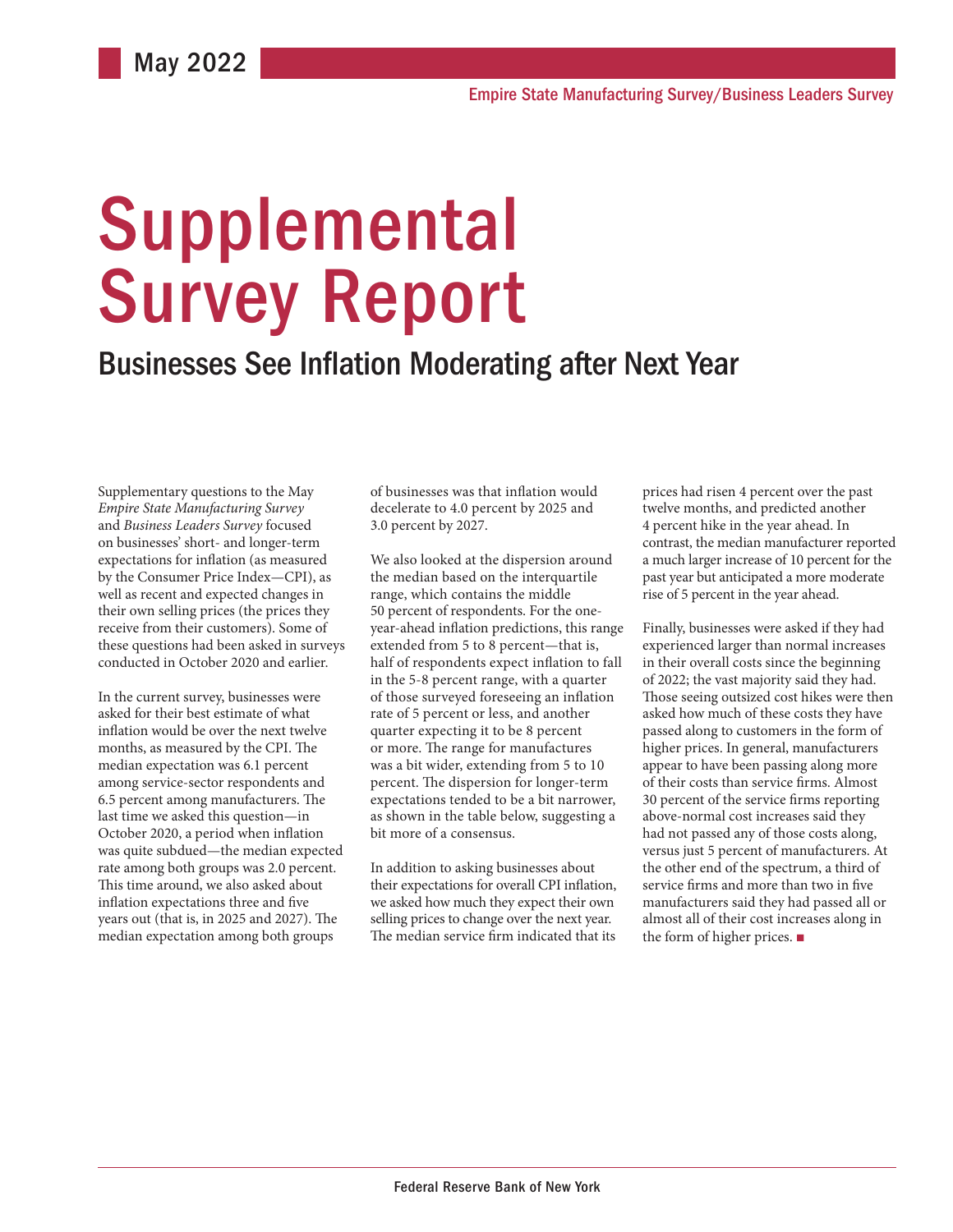## Supplemental Survey Report, continued

#### QUESTION 1

**Thinking about the overall annual inflation rate in the economy based on the Consumer Price Index (CPI), what is your best estimate for what this rate will be over the next twelve months, three years from now (2025), and five years from now (2027)?** 

|                                 | <b>Business Leaders Survey</b><br><b>Measures of Expected Inflation Rate</b> |            |                                                       |                                                      | <b>Empire State Manufacturing Survey</b> |            |  |
|---------------------------------|------------------------------------------------------------------------------|------------|-------------------------------------------------------|------------------------------------------------------|------------------------------------------|------------|--|
|                                 |                                                                              |            |                                                       | <b>Measures of Expected Inflation Rate</b>           |                                          |            |  |
|                                 | 12 months                                                                    | now (2025) | Over the next 3 years from 5 years from<br>now (2027) | Over the next 3 years from 5 years from<br>12 months | now (2025)                               | now (2027) |  |
| Median expected inflation rate  | 6.1                                                                          | 4.0        | 3.0                                                   | 6.5                                                  | 4.0                                      | 3.0        |  |
| Average expected inflation rate | 6.8                                                                          | 4.3        | 3.7                                                   | 7.5                                                  | 4.3                                      | 3.7        |  |
| Interquartile range (lower) $*$ | 5.0                                                                          | 3.0        | 2.0                                                   | 5.0                                                  | 2.0                                      | 2.0        |  |
| Interquartile range (upper)*    | 8.0                                                                          | 5.0        | 4.0                                                   | 10.0                                                 | 5.0                                      | 4.0        |  |

*\* These are the thresholds between which the middle 50 percent of responses fall.* 

#### QUESTION 2

**Thinking about the prices you charge for all the goods and services you sell, by how much have your selling prices changed, on average, compared with this same time one year ago? And what is your best estimate of how much your selling prices will change, on average, over the next twelve months?** 

|                  | <b>Business Leaders Survey</b><br>Past and Expected Percentage<br>Increase in Own Selling Prices |                            | <b>Empire State Manufacturing Survey</b><br>Past and Expected Percentage<br><b>Increase in Own Selling Prices</b> |                            |  |
|------------------|--------------------------------------------------------------------------------------------------|----------------------------|-------------------------------------------------------------------------------------------------------------------|----------------------------|--|
|                  |                                                                                                  |                            |                                                                                                                   |                            |  |
|                  | Over the past<br>12 months                                                                       | Over the next<br>12 months | Over the past<br>12 months                                                                                        | Over the next<br>12 months |  |
| Median increase  | 4.0                                                                                              | 4.0                        | 10.0                                                                                                              | 5.0                        |  |
| Average increase | 6.7                                                                                              | 4.7                        | 10.4                                                                                                              | 5.1                        |  |